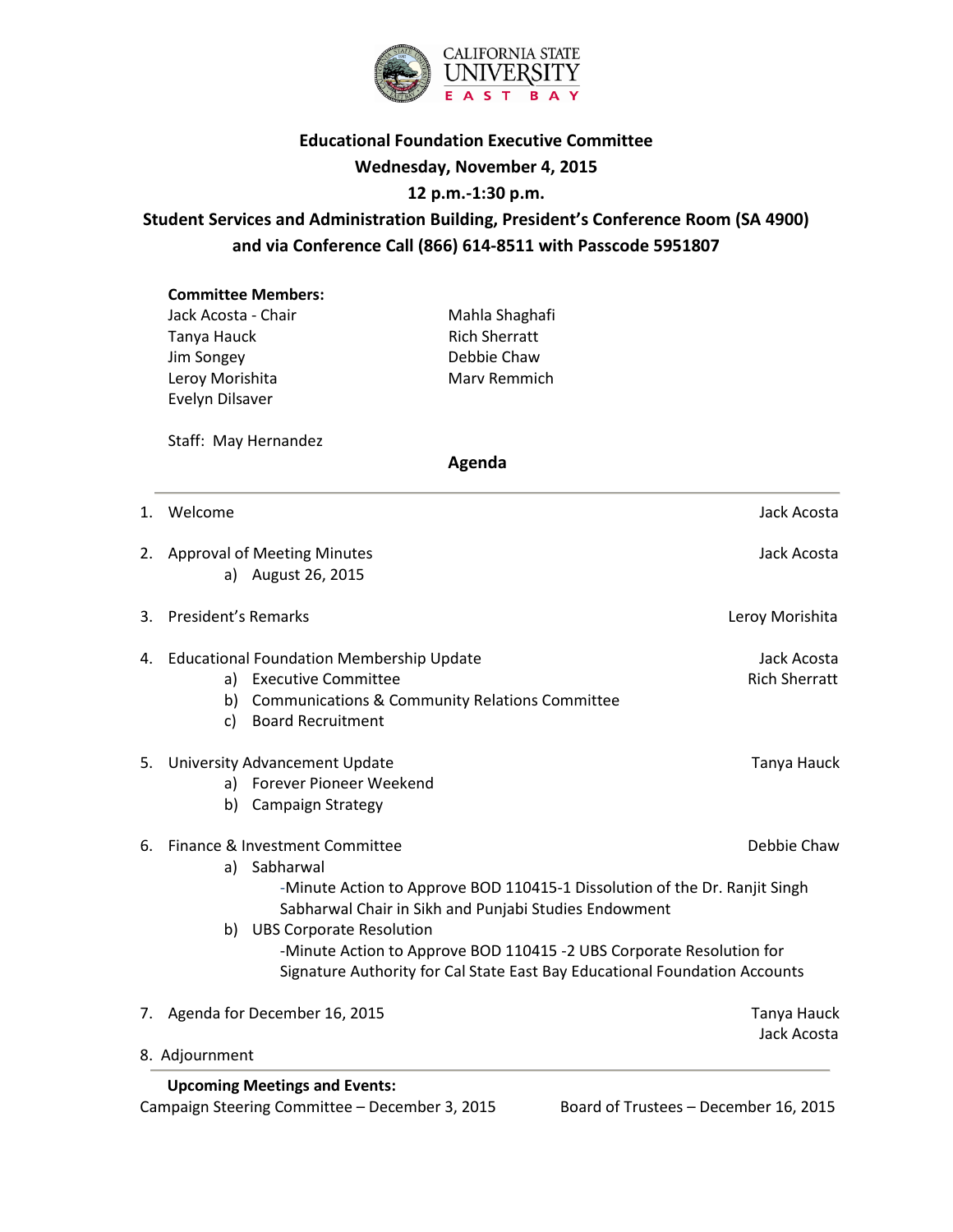## **CAL STATE EAST BAY EDUCATIONAL FOUNDATION**

Executive Committee Meeting Minutes Wednesday, August 26, 2015, 12 p.m. – 1:30 p.m. CSU East Bay President's Conference Room 25800 Carlos Bee Blvd., Hayward, CA 94542 and via Conference Call

Chair Jack Acosta started the Executive Committee meeting at 12:09 p.m.

#### **IN ATTENDANCE**

| Jack Acosta             | Chair                       |
|-------------------------|-----------------------------|
| Mary Remmich            | Vice-Chair                  |
| Debbie Chaw             | Treasurer                   |
| Tanya Hauck             | <b>Foundation President</b> |
| <b>Richard Sherratt</b> | Director                    |
| Leroy Morishita         | Director                    |
| Mahla Shaghafi          | Secretary                   |
| Evelyn Dilsaver         | Director                    |
|                         |                             |

#### **EXCUSED**

James Songey **Director** 

#### **OTHERS PRESENT**

May Hernandez **Executive Assistant, University Advancement** 

#### **I. Welcome Remarks**

Chair Jack Acosta welcomed everyone to the meeting.

#### **II. Approval of Meeting Minutes**

**May 13, 2015 Meeting Minutes:** The committee reviewed the minutes from the May 13, 2015 meeting. On motion duly made, seconded, and unanimously carried, the following Minute Action was taken:

MINUTE ACTION: that the committee approves the minutes for the May 13, 2015 meeting as prepared.

Motion by: Evelyn Dilsaver Seconded by: Mahla Shaghafi Motion: Passed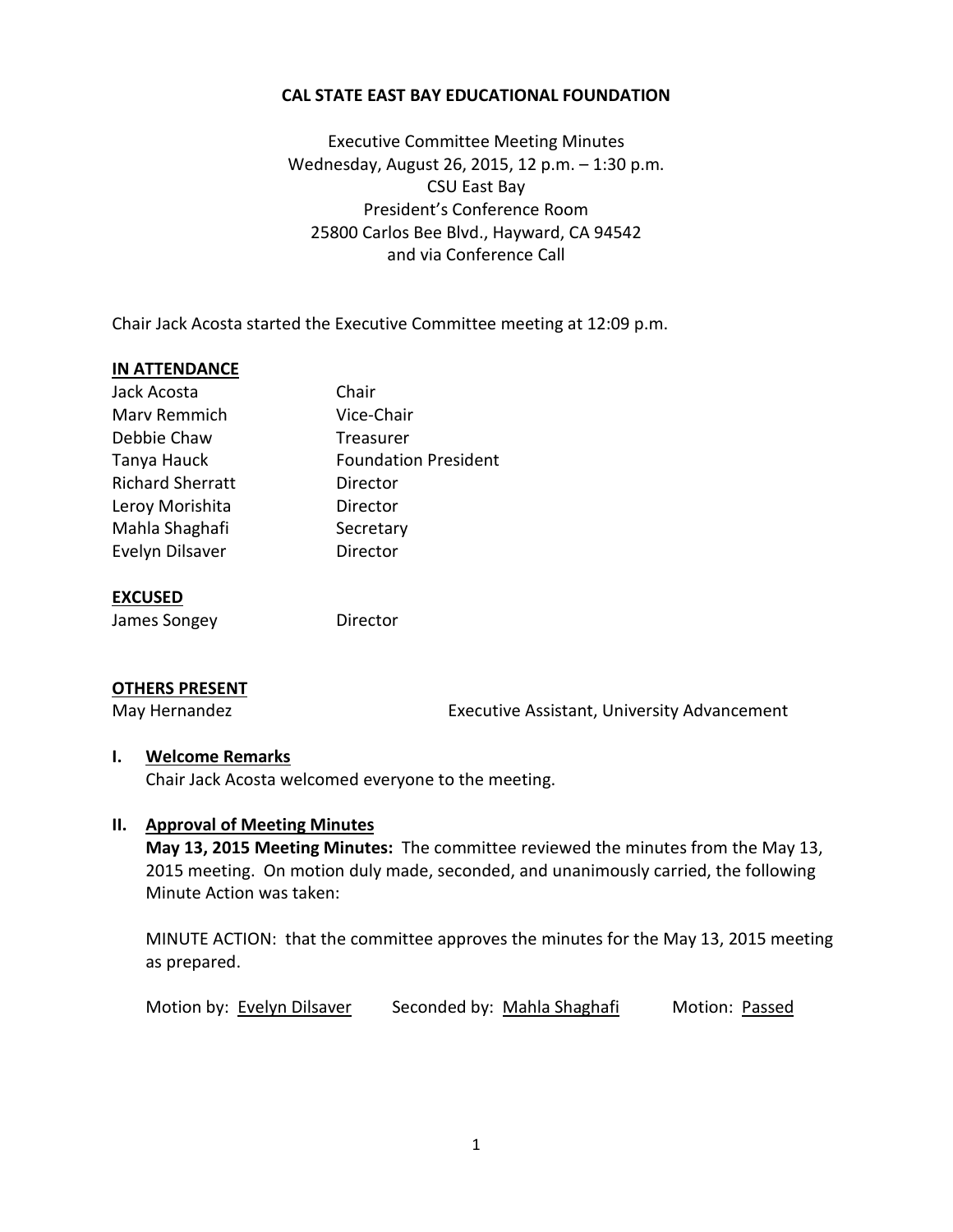## **III. President's Remarks**

The President announced that the University received re-accreditation through WASC for ten years with no issues cited. In four years we will have to provide a progress report for projects that we are working on, which is normal course of business with WASC.

Dr. Morishita further discussed that Provost Houpis has stepped down, and Carolyn Nelson will be appointed as the Interim Provost until a search can be completed.

Dr. Morishita also discussed that the University is doing well on enrollment, and we will have one of the largest classes this fall with 15,000 students for Fall 2015. The University is running low on residences for on campus students however, and the President discussed the different ways the University will be dealing with the shortage of on campus housing.

Dr. Morishita went on to discuss that he had his three year evaluation with the Chancellor's Office, and it went very well.

Lastly, he mentioned that we did receive a \$1M gift from the Malavalli Family Foundation for STEM Education, specifically in K-3 grade levels.

## **IV. University Advancement Update**

Tanya Hauck gave an update on the progress in University Advancement. We are getting staffed up, having hired two new Directors of Development with one offer still outstanding for the last Director of Development position.

In regards to fundraising, Tanya Hauck discussed that if you count the \$1M Malavalli Family Foundation gift, we are at \$1.3M for FY 15-16 already, with a goal filed with the Chancellor's Office of \$4.5M for this fiscal year.

Ms. Hauck further described the changes in structure of University Advancement, and how this will strategically place us to attain our goal of \$60M for the Campaign.

## **V. Campaign Steering Committee Update**

Tanya Hauck gave an update on the Campaign Steering Committee. She mentioned that originally the Campaign was to be \$40M in eight years, the Campaign has been extended to ten years and expanded to \$60M. The total raised toward the Campaign so far is \$29,639,370, which is nearly 50% of the goal. (This number does not include the \$1M gift.)

Ms. Hauck also discussed further the ways that we will reach the goal for the Campaign, including Presidential Salon Events, working with our consultant James Langley from Langley Innovations, as well as relationship mapping with board members and expansion of the Campaign Steering Committee with members outside of the Board of Trustees.

## **VI. Finance & Investment Committee Update**

Debbie Chaw discussed the Investment Policy as well as the Endowment Policy. Both have been in a continual revision state for the last two years, and the Finance & Investment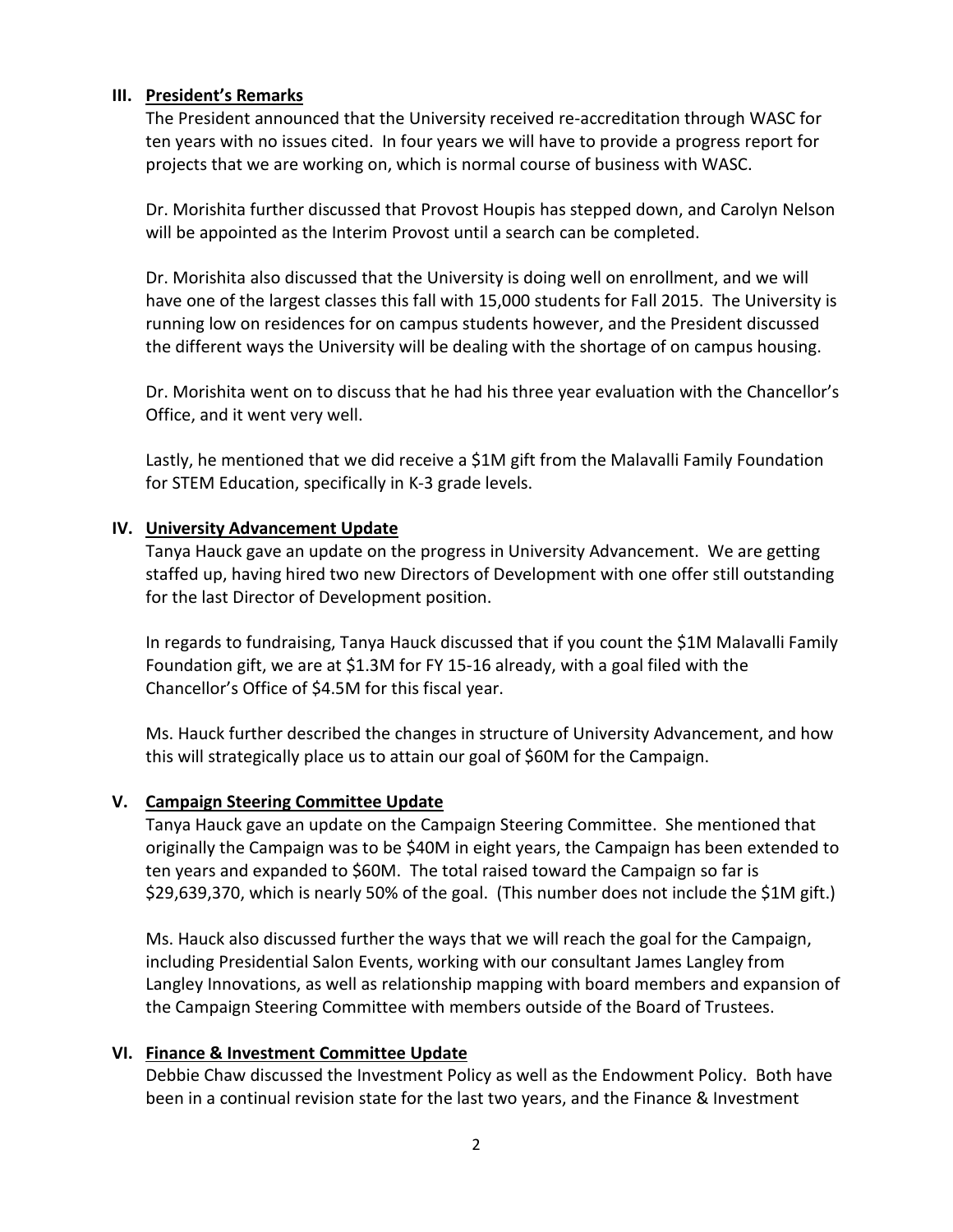Committee would like it presented to the Board of Trustees for review, with the approval of the Executive Committee.

Previously, the Endowment Policy was embedded in the Investment Policy; now they are two separate documents. She discussed the highlights and requested that the Executive Committee complete minute action on this item in order to present to the Board of Trustees. One of the changes made is the establishment of a socially responsible fund which will address future concerns.

On motion duly made, seconded, and unanimously carried, the following Minute Action was taken:

MINUTE ACTION: The Executive Committee recommends that the Endowment Policy and Investment Policy be approved and sent to the Board of Trustees :

Motion by: Jack Acosta Seconded by: Mahla Shaghafi Motion: Passed

## **VII. Nominating Committee Update**

Richard Sherratt discussed the roles of Board of Trustees would play in the subcommittees, and that some newer board members have to be assigned soon. They are planning ways to continue outreach to the community. One major exercise they will be doing coming up will be relationship mapping with board members to figure out who they know and how they can bring them in to either help volunteer or help us achieve our Campaign goals.

Mr. Sherratt also requested that the board members present names to the Nominating Committee for consideration for various sub-committees.

## **VIII.Discussion of Annual Board Retreat**

Tanya Hauck discussed the details of the annual board retreat, which will be on September 25, 2015 at the St. Francis Yacht Club in San Francisco. She talked about last year's format, and how this year will be different with just a one day retreat. She discussed the draft schedule and requested that the Executive Committee members think about what we want to get out of the retreat.

She also mentioned that our consultant, James Langley, will be present at the retreat and will be working closely with our Board of Trustees to help align their passions with specific objectives and direction, and how this can help us reach the goals of the Campaign.

Jack Acosta mentioned that we will be re-establishing the Communications & Community Outreach Committee and define the committee's task at the Board Retreat and that we will also be discussing how to create a pipeline of trustees.